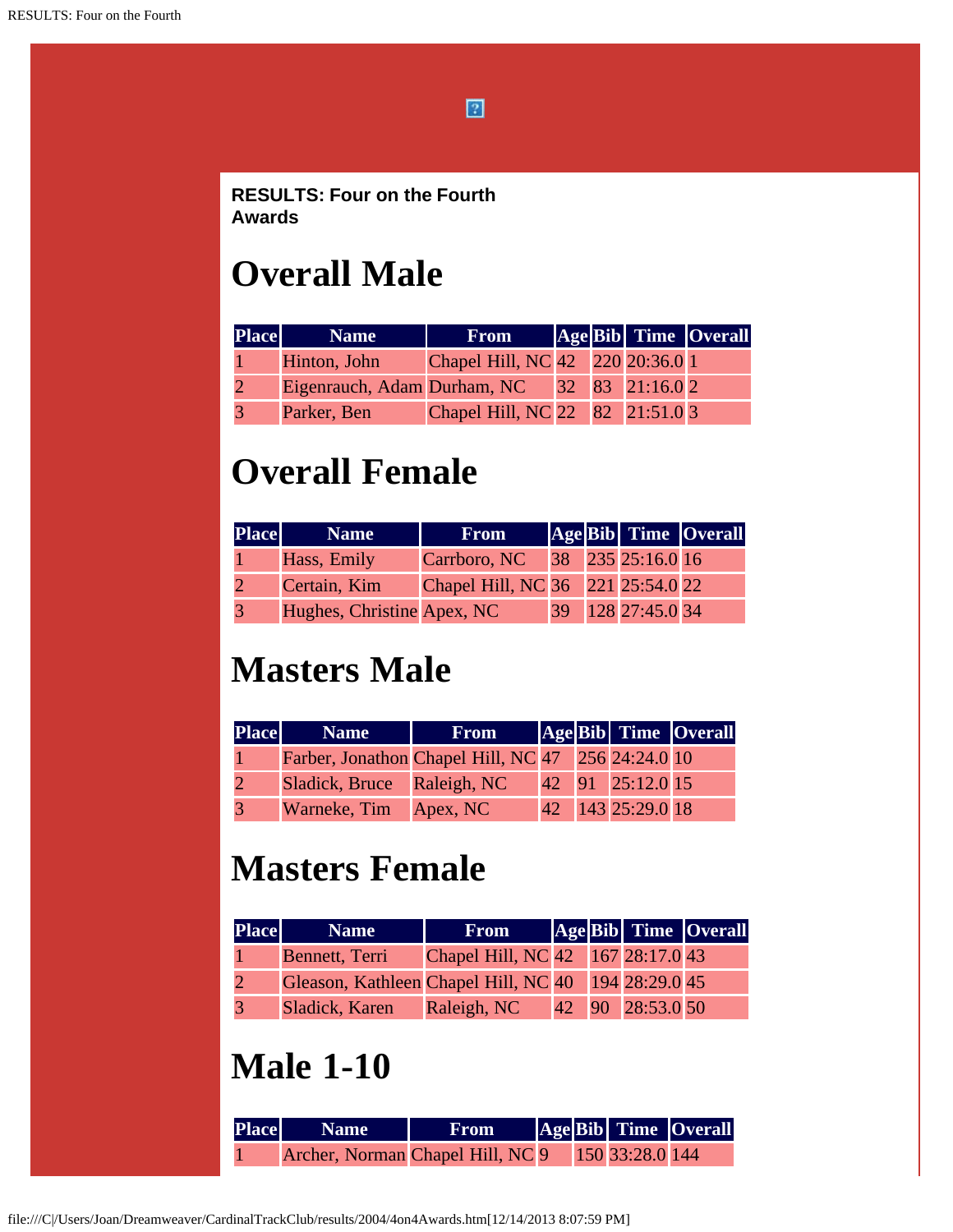# **Male 11-14**

| <b>Place</b> Name | <b>From</b>                                     |  | <b>Age Bib</b> Time Overall |
|-------------------|-------------------------------------------------|--|-----------------------------|
|                   | Dillon, Taylor Carrboro, NC 14 30 25:42.0 20    |  |                             |
|                   | Ghio, Michael Chapel Hill, NC 12 169 30:33.0 85 |  |                             |
|                   | Hassan, Shaan Carrboro, NC 14 191 33:25.0 141   |  |                             |

## **Female 11-14**

| <b>Place</b> | <b>Name</b>                                            | <b>From</b> |  | AgeBib Time Overall |
|--------------|--------------------------------------------------------|-------------|--|---------------------|
|              | McMahon, Julie Chapel Hill, NC 14 135 29:18.0 59       |             |  |                     |
|              | Witcher, Kristina Chapel Hill, NC 12 39 30:45.0 90     |             |  |                     |
|              | <b>Smith, Allison</b> Chapel Hill, NC 11 5 40:04.0 210 |             |  |                     |

### **Male 15-19**

| <b>Place</b> | <b>Name</b>                                     | <b>From</b>                      |  | AgeBib Time Overall |
|--------------|-------------------------------------------------|----------------------------------|--|---------------------|
|              | Hoge, Steven                                    | Chapel Hill, NC 16 224 22:06.0 4 |  |                     |
|              | White, Malcolm Chapel Hill, NC 19 231 22:30.0 6 |                                  |  |                     |
| 3            | Gura, Daniel Chapel Hill, NC 16 219 22:42.0 7   |                                  |  |                     |

# **Female 15-19**

| <b>Place</b> | <b>Name</b>                | <b>From</b>                                       |  |                   | Age Bib Time Overall |
|--------------|----------------------------|---------------------------------------------------|--|-------------------|----------------------|
|              | Stewart, Alyssa Durham, NC |                                                   |  | 16 250 28:33.0 46 |                      |
|              |                            | Gura, Katherine Chapel Hill, NC 16 218 30:17.0 76 |  |                   |                      |
|              |                            | Ghio, Kathleen Chapel Hill, NC 15 168 30:22.0 78  |  |                   |                      |

# **Male 20-29**

| <b>Place</b> | <b>Name</b>                  | <b>From</b>                       |  |                   | AgeBib Time Overall |
|--------------|------------------------------|-----------------------------------|--|-------------------|---------------------|
|              | Weed, Ronnie                 | Carrboro, NC                      |  | 29 228 25:02.0 12 |                     |
|              | Robinson, Richard Durham, NC |                                   |  | 28 233 25:10.0 14 |                     |
|              | Jackson, Ben                 | Chapel Hill, NC 27 241 26:53.0 26 |  |                   |                     |

# **Female 20-29**

| <b>Place</b> | Name                                                    | <b>From</b> |  | AgeBib Time Over |  |
|--------------|---------------------------------------------------------|-------------|--|------------------|--|
|              | Valentine, Jennifer Chapel Hill, NC 21   104 28:19.0 44 |             |  |                  |  |

[Le Tour de Carrboro](file:///letourdecarrboro.html) [Results & Records](file:///results.html)

[Newsletter](file:///newsletterSignup.html)

[Calendar](file:///page/page/8345191.htm)

**[Home](file:///home.html)** 

[Photos](file:///photos.html)

**[About CTC](file:///about.html)** 

[Contact Us](file:///contactUs.html)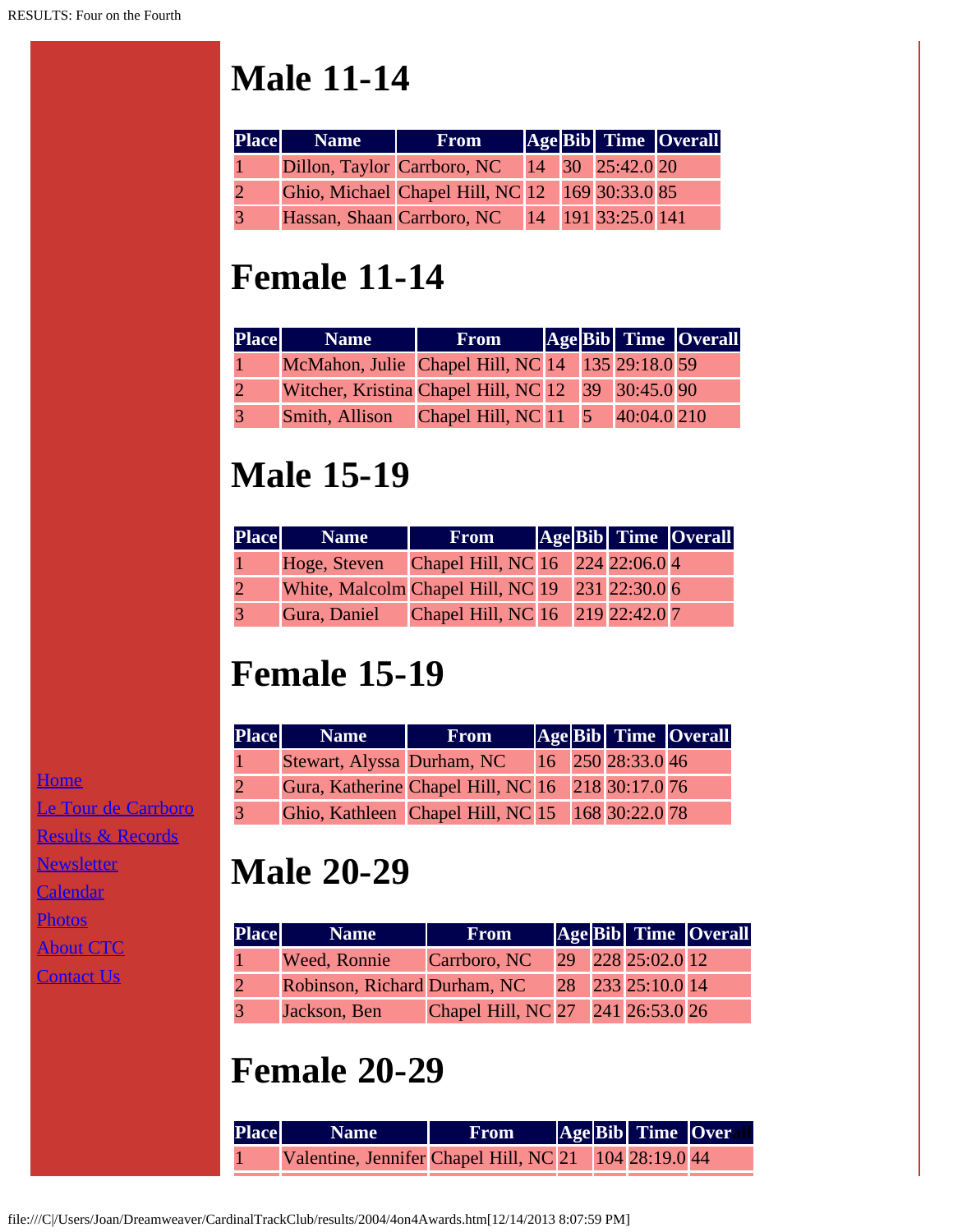| $\mathcal{L}$  | Rosenhahn, Heidi Durham, NC 26 98 29:47.0 67 |                                   |  |  |
|----------------|----------------------------------------------|-----------------------------------|--|--|
| $\overline{3}$ | Barwick, Amy                                 | Chapel Hill, NC 26 206 29:54.0 71 |  |  |

### **Male 30-39**

| Place Name                  | <b>From</b>                      |  |                  | <b>Age Bib Time Overall</b> |
|-----------------------------|----------------------------------|--|------------------|-----------------------------|
| Hudgens, Brian Carthage, NC |                                  |  | 33 184 22:15.0 5 |                             |
| Pitts, Frank                | Carrboro, NC                     |  | 38 234 23:53.0 8 |                             |
| Frenzel, Tim                | Chapel Hill, NC 31 172 24:13.0 9 |  |                  |                             |

### **Female 30-39**

| <b>Place</b> | <b>Name</b>                                       | <b>From</b> |  |                   | Age Bib Time Overall |
|--------------|---------------------------------------------------|-------------|--|-------------------|----------------------|
|              | Kaiser, Nancy                                     | Durham, NC  |  | 33 275 28:04.0 40 |                      |
|              | Kuzmiak, Cherie Chapel Hill, NC 36 222 28:06.0 41 |             |  |                   |                      |
|              | Hansen, Alice Raleigh, NC                         |             |  | 39 129 30:27.0 82 |                      |

### **Male 40-49**

| <b>Place</b> | <b>Name</b>                  | <b>From</b>                       |  |                   | <b>Age Bib</b> Time Overall |
|--------------|------------------------------|-----------------------------------|--|-------------------|-----------------------------|
|              | Gamzt, John                  | Chapel Hill, NC 49 108 26:28.0 25 |  |                   |                             |
|              | Martin, Christopher Apex, NC |                                   |  | 40 124 27:43.0 33 |                             |
|              | <b>Goss, Charles</b>         | Chapel Hill, NC 41 12 27:49.0 35  |  |                   |                             |

### **Female 40-49**

| <b>Place</b> | <b>Name</b>                                                  | <b>From</b>                       |  |                   | Age Bib Time Overall |
|--------------|--------------------------------------------------------------|-----------------------------------|--|-------------------|----------------------|
|              | Stewart, Bonnie                                              | Durham, NC                        |  | 49 251 29:34.0 63 |                      |
|              | Morrell, Karen                                               | Chapel Hill, NC 40 123 29:40.0 65 |  |                   |                      |
|              | Harrington-Smith, Margaret Chapel Hill, NC 41 199 29:56.0 72 |                                   |  |                   |                      |

### **Male 50-59**

| <b>Place</b> Name           | <b>From</b>                                     |  |                  | Age Bib Time Overall |
|-----------------------------|-------------------------------------------------|--|------------------|----------------------|
| Bailey, Phillip Raleigh, NC |                                                 |  | 51 73 27:50.0 36 |                      |
|                             | Melville, Bob Chapel Hill, NC 51 86 29:04.0 54  |  |                  |                      |
|                             | Wilks, Bruce Hillsborough, NC 52 157 29:04.0 56 |  |                  |                      |

#### **Female 50-59**